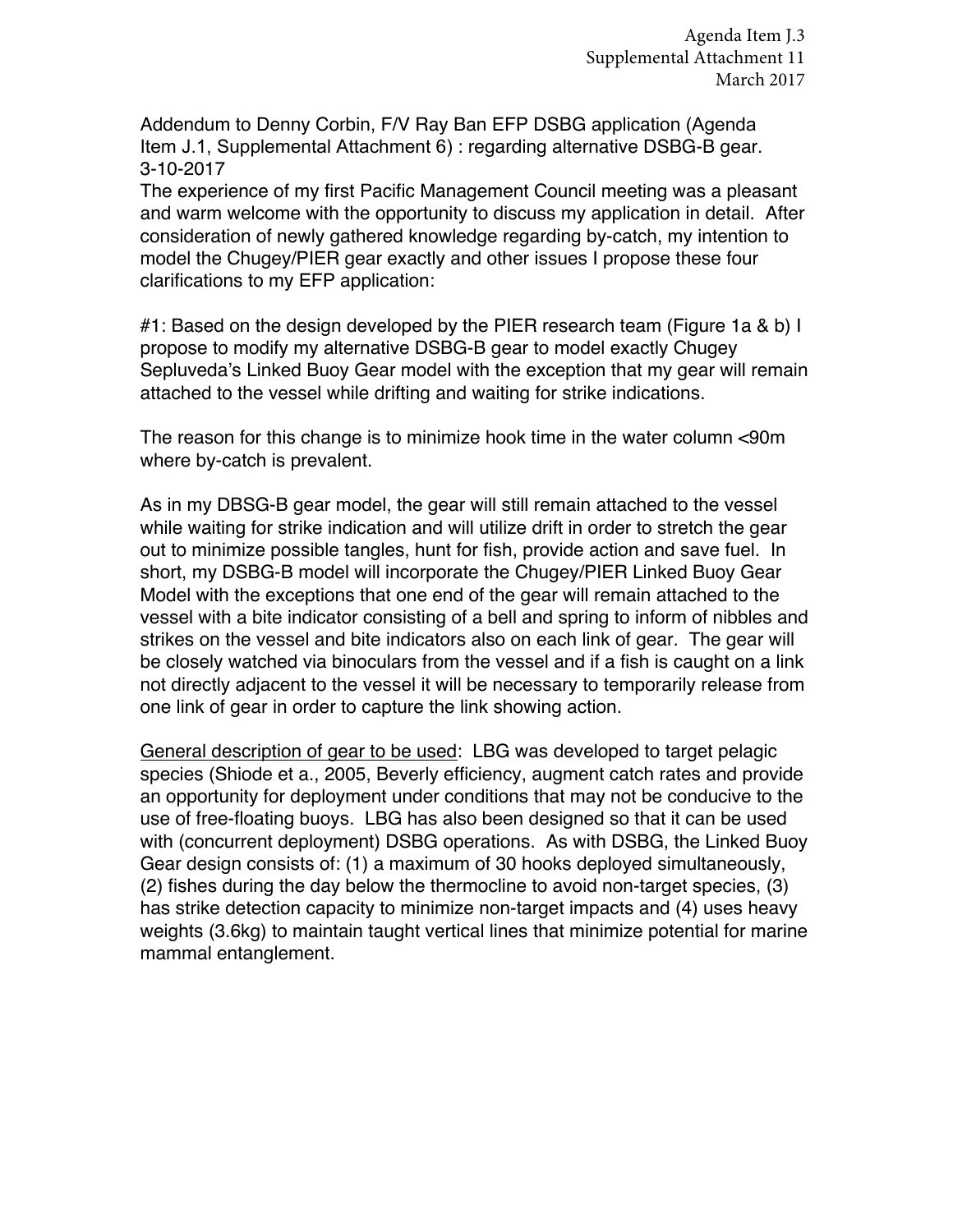

Figure 1 PIER linked buoy gear (a) is a deep-set gear type designed to fish below the thermocline during daylight hours. LBG may extend up to 5nm with a total hook count of no more than 30 (18/0 circle hooks). As with DSBG (b), all hooks must be fished >90m. Each section (1a shaded box) of LBG is referred to as a link, which can be separated for the servicing of strikes. Vessel may fish up to 10 sections of LBG simultaneously. DSBG can be used interchangeably so long as there are no more than 10 pieces of gear [linked or individual (DSBG) pieces] in the water at the same time. A piece of gear is defined as either a section or link of LBG (Figure 2) or a single piece of DSBG.

As in the PIER-DSBG EFP, any free-floating section (linked or DSBG) must have a vessel identification, a flag and some form of locating device (radar reflector/strobe).

Gear specifics: One full set of liked buoy gear shall consist of a maximum of 30 individual hooks soaked at one time over a maximum horizontal foot-print of 5nm. A full LBG compliment is comprised of 10 sections that individually extend up to 500m in horizontal length. The terminal junction of each horizontal piece shall be weighted (3.6 kg or 8lb.) and suspended by a vertical leg that is connected to a series of surface buoys that serve as a strike detection system (similar to that currently used in the DSBG design).

Each section shall be adjoined with a 100-150 m horizontal piece of mainline that is suspended at least 11m (36 feet) below the surface. At least one flag with a locator flasher or radar reflector must be affixed to one of the terminal ends.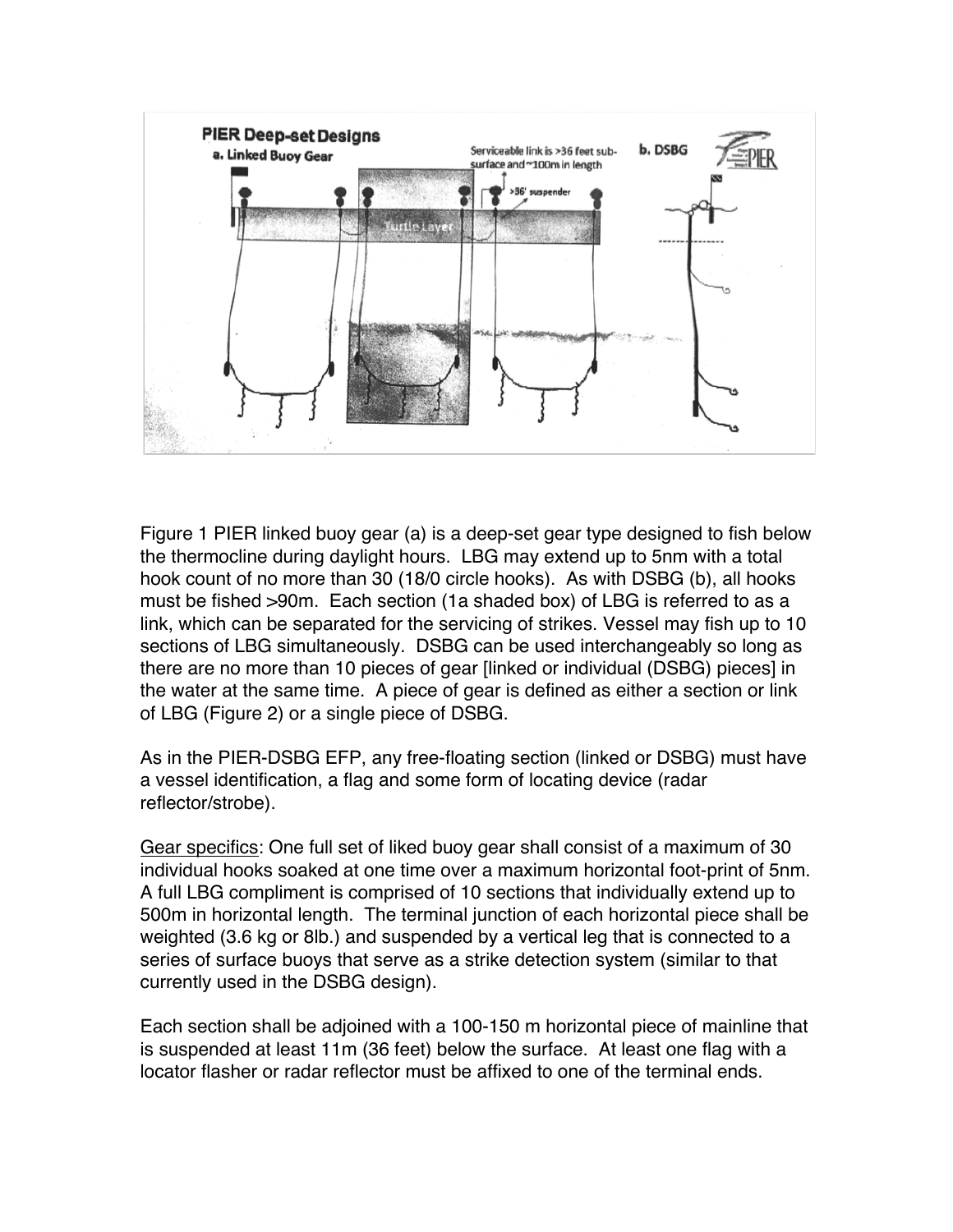All hooks employed in the study shall either be 16/0 or 18/0 circle hooks and bait will consist of either finish (i.e. mackerel), squid, or artificial lures. An illumination source (i.e. calumet or power light) may be used proximal to each gangion. To increase sink rates, weighted swivels and hydraulic line-shooter may also be used.

#2: Pressure Bleeding: I intend to "pressure bleed" my swordfish in order to increase quality and marketability. Pressure bleeding is a quality enhancing process used in the southeast Alaska salmon troll fishery which involves slitting the belly of the fish and pressurizing its dorsal artery with sea water. A deck hose is fitted with a 1/4" section of copper tubing which is inserted in to the dorsal artery of the fish directly behind the gill plate and adjacent top of stomach. Blood that will go rancid is then pumped out via the severed belly cavity arteries until only clear seawater remains in the circulatory system. This process is the best method of bleeding fish.

#3: Sea Anchors and Sails: assuming swordfish will bite better when confronted with a moving bait, it seems logical to assume that there will be an optimal speed of drift. Sea anchors and sails will be used to control and vary speed of drift while accurate speed records will be included with data in order to determine the best rate of drift for maximum production. It should also be noted that drifting on one end of the gear will help to stretch it out and minimize tangles caused by a large fishing running and creating snarls between linked gear sets.

#4 Tuna and Louvar: Tuna and Louvar are not a target species and will be released safely and immediately.

13: Signature of Applicant

Denny Corbin F/V Ray Ban 3870 Center Ave Santa Barbar, CA 93110 (805) 451-3153 dennycorbin@pelicanalaskafishing.com